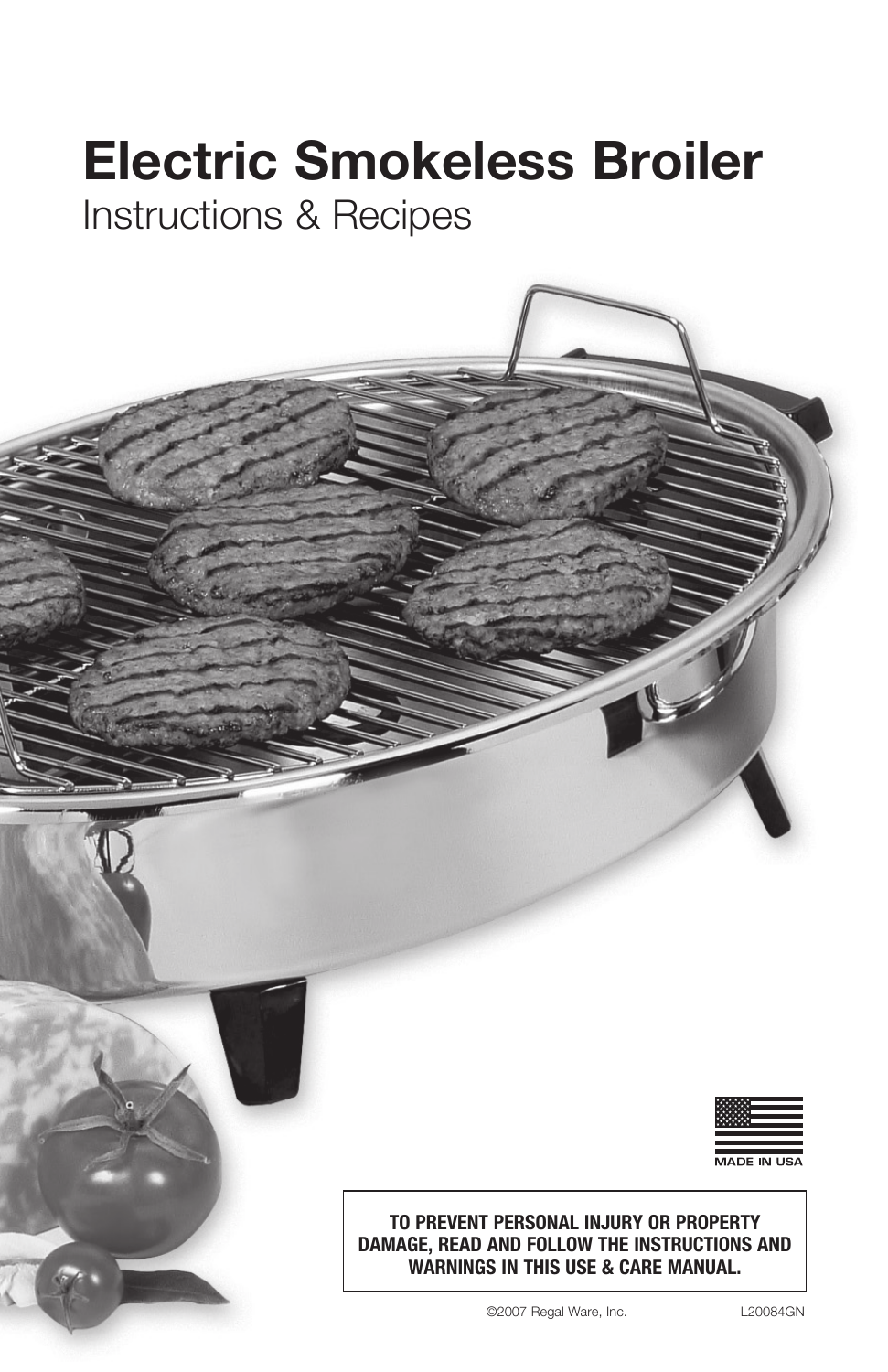## **Table of Contents**

Now you can enjoy real cookout flavor all year 'round with this versatile Electric Broiler. Crafted of polished stainless steel, this broiler is the convenient way to grill foods.

The heating element cooks with infra-red heat rays so hot they create a thermal shield. The special shield helps keep drippings from touching the element, for spatterless, smokeless cooking. And the fashionable buffet styling makes it a joy to use at the table---perfect when guests join in for shish kabobing.

But there's one thing easier than cooking with our Electric Broiler...cleaning it! The heating element actually cleans itself. A few seconds after you plug it in, you may see tiny wisps of smoke rising from the heating element as impurities burn away. A quick scrub is all you need to clean the grilling rack because the thermal shield helps prevent spattering.

Menu possibilities are almost endless with your Electric Broiler and on the following pages you will find a sampling of recipes specially developed for the broiler. So don't delay, savor the tantalizing aromas and flavors of grilled foods today with your easy-to-use Electric Broiler.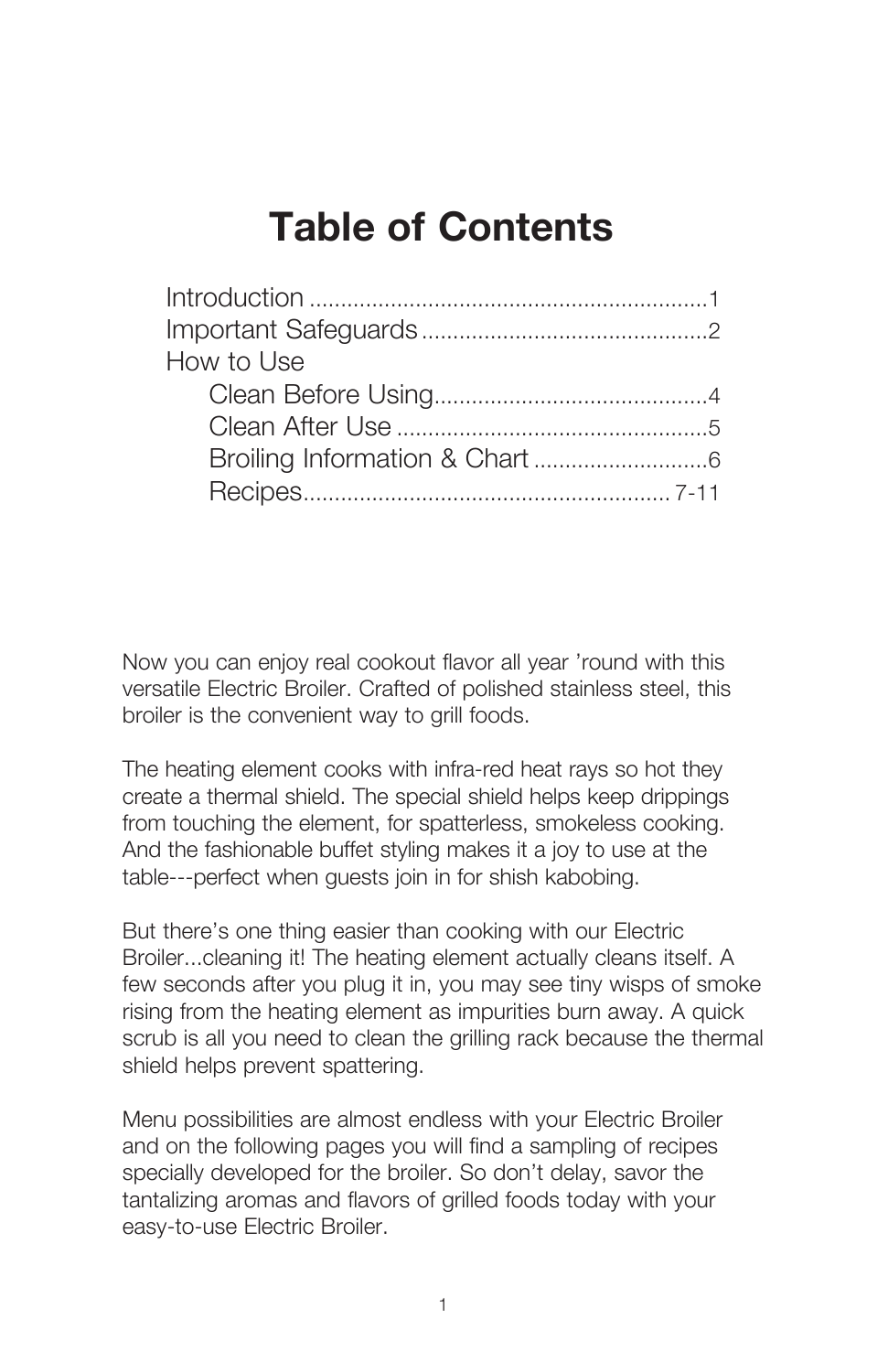# **IMPORTANT SAFEGUARDS**

When using electrical appliances, basic safety precautions should always be followed to reduce the risk of fire, property damage, electrical shock and personal injury, including the following:

- Read all instructions.
- Do not touch hot surfaces. Use handles or knobs.
- To protect against electric shock do not immerse cord, plugs or heating element in water or other liquid.
- Close supervision is necessary when any appliance is used by or near children.
- Unplug from outlet when not in use and before cleaning. Allow to cool before putting on or taking off parts, and before cleaning the appliance.
- Do not operate any appliance with a damaged cord or plug, or after the appliance malfunctions or has been damaged. Return appliance for examination and possible repairs.
- The use of accessory attachments not recommended by the appliance manufacturer may cause injuries.
- Do not use outdoors.
- Do not let cord hang over edge of table, counter, other surface area, or touch hot surfaces.
- Do not place on or near a hot gas or electric burner, or in a heated oven.
- Extreme caution must be used when moving an appliance containing hot oil or other hot liquids.
- Always attach plug to appliance first, then plug cord into the wall outlet. To disconnect, remove plug from wall outlet.
- Do not use appliance for other than intended use.
- Do not clean the broiler with metal scouring pads. Fibers can break off the pad and touch electrical parts, creating a shock hazard.

# **SAVE THESE INSTRUCTIONS**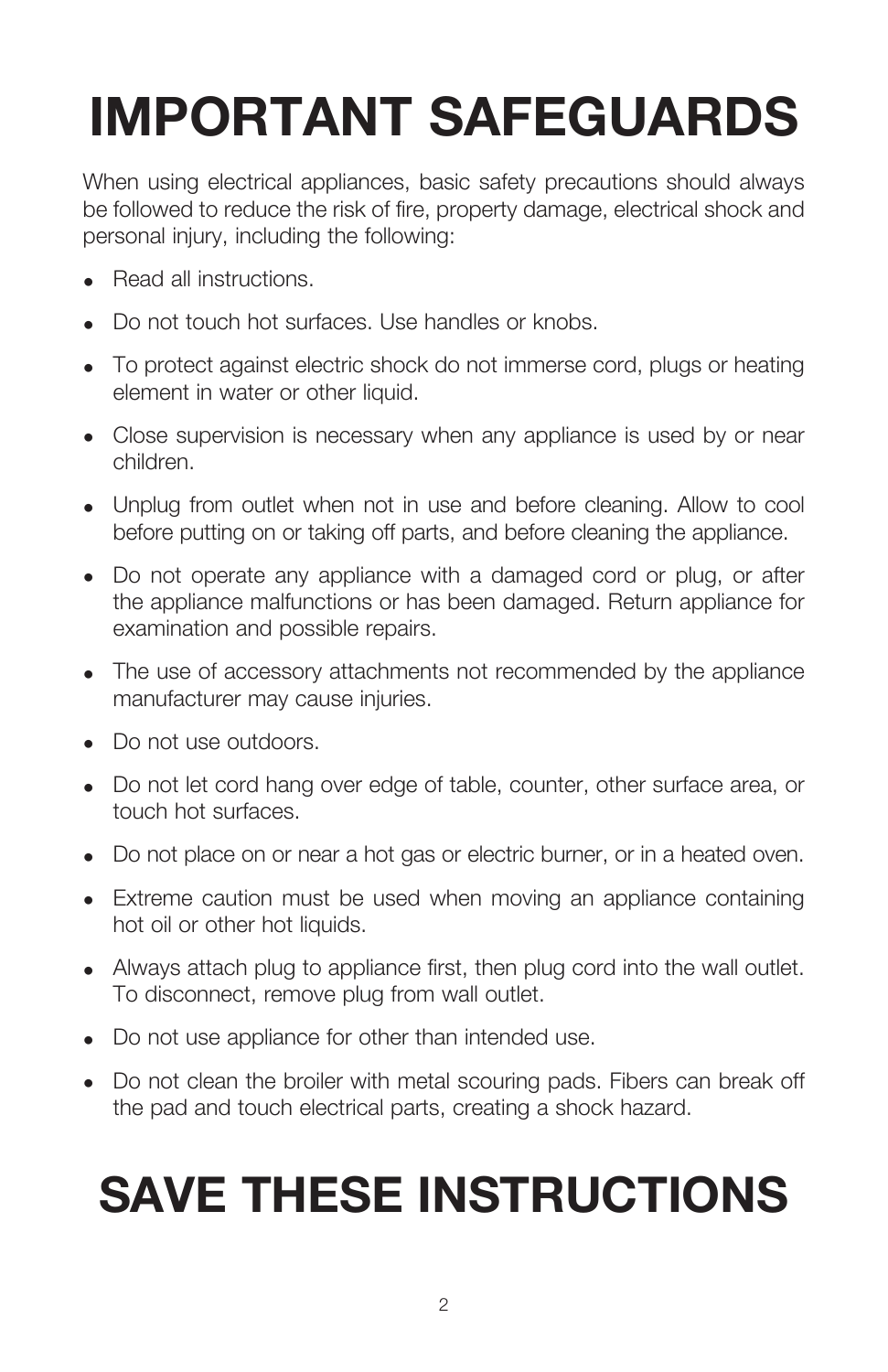Your broiler needs no special care other than cleaning. See warranty card packed with your broiler for service details. **Do not attempt to repair it yourself.**



## **ELECTRIC CORD STATEMENT**



**CAUTION:** Your broiler has a longer cord for convenience. To prevent personal injury or property damage, do not allow cord to drape or hang over the edge of countertop, tabletop or other surface area where it can be pulled on by children or tripped over accidentally. Do not allow children to be near or use this appliance without close adult supervision.



**CAUTION:** To prevent personal injury or property damage, inspect cordset for damage or wear before each use. Do not use your product if it or its cord has been damaged or if it is not working properly.

## **SPECIAL INSTRUCTIONS**

- 1. If an extension cord is absolutely necessary, a 15 ampere cord should be used. Cords rated for less amperage may overheat. Care should be taken to arrange the cord so that it cannot be pulled or tripped over.
- 2. To avoid circuit overload do not operate another high wattage appliance on the same circuit.

## **for household use only**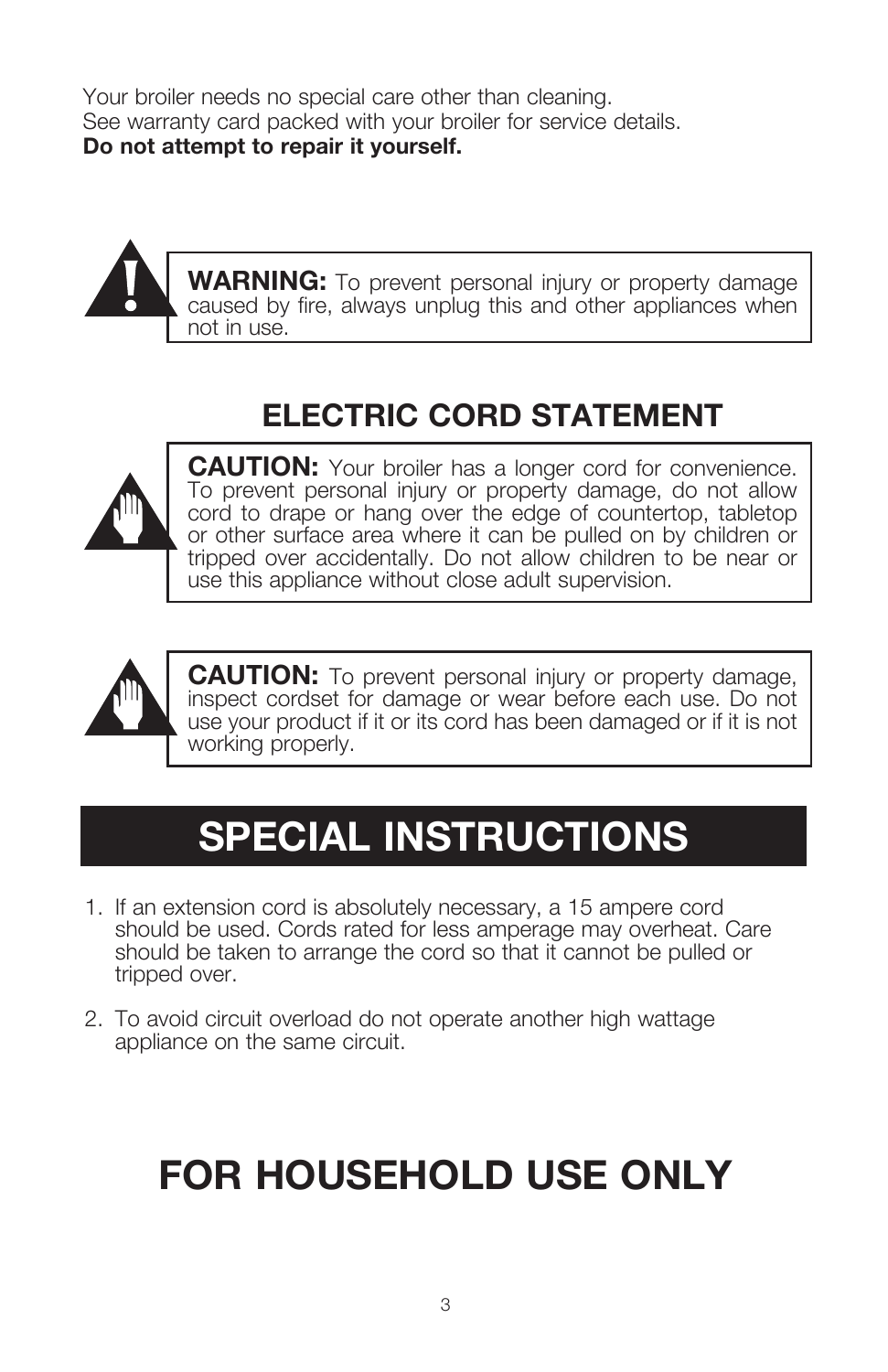

### **CLEAN BEFORE USING:**

- 1. Pinch tabs together on side of protector unit to release heating element.
- 2. Remove the heating element from the broiler pan; then remove the support clip from the heating element.
- 3. Wash broiler pan, grilling rack and support clip in hot soapy water, rinse and dry.



**CAUTION:** To prevent personal injury or electric shock, do not immerse cord, plugs, or heating element in water or other liquid.

## **To Assemble and Use Broiler:**

*Refer to DIAGRAM 1 for proper assembly of broiler.*

- 1. Place broiler on a dry, level, heat-resistant surface.
- 2. With the trademark side of the protector facing up, re-attach the support clip to the heating element.
- 3. Slide the heating element through the broiler pan opening until it rests firmly in position.
- 4. Pour about 1 quart (1 liter) of water into bottom of pan or until water reaches marks stamped inside of pan. **Always add water to pan before broiling.** This will prevent drippings from burning onto the pan and reduce smoking.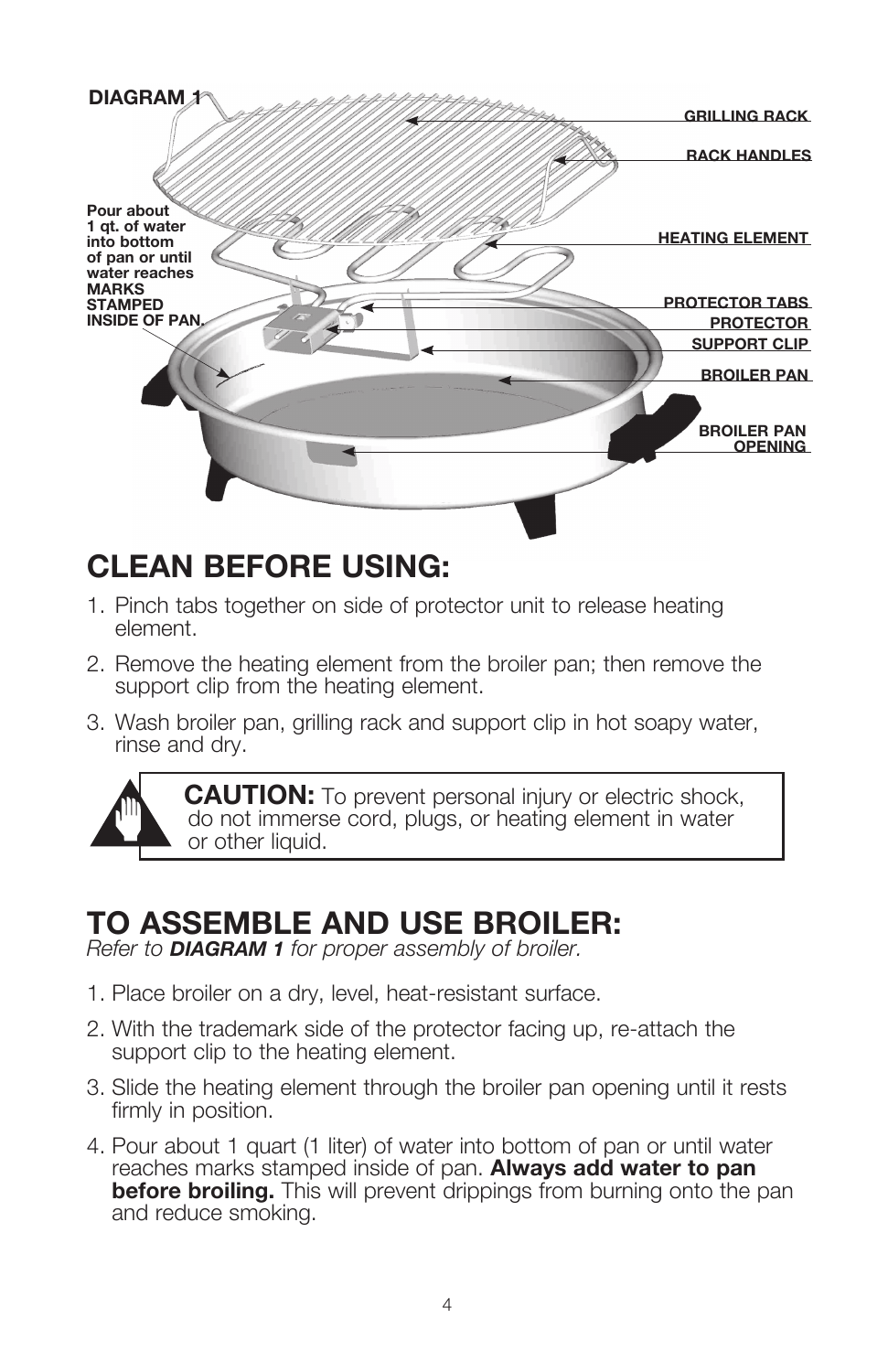- 5. Place grilling rack onto broiler pan with handles up.
- 6. Attach cord to heating element, then plug cord into a 120 volt AC electric outlet ONLY.
- 7. Element will begin to heat as soon as cord is plugged into electric outlet. Preheat broiler until element turns bright red in color, about 5 minutes; then place food on grilling rack. See broiling chart on page 6 for approximate cooking times of foods. It may be necessary to add more water to the pan during broiling as the water will evaporate. Do not allow pan to become dry. After food is cooked, unplug cord from outlet to turn broiler off.



**CAUTION:** To prevent personal injury or property damage, use extreme caution when using or moving an appliance containing hot oil or other hot liquids.

## **CLEANING AFTER USE INSTRUCTIONS:**



 **CAUTION:** To prevent personal injury or property damage, allow broiler to cool completely before disassembling and emptying water from broiler pan.



**CAUTION:** To prevent personal injury or electric shock, do not immerse cord, plugs or heating element in water or other liquid.

- 1. Allow broiler to cool completely before disassembling and before pouring water out of broiler pan. Remove electric cord from appliance before cleaning. The heating element is self-cleaning.
- 2. Wash broiler pan, grilling rack and support clip in hot soapy water using a dishcloth, sponge or non-metal scouring pad. Rinse thoroughly and dry. If necessary, a non-abrasive cleaner such as Bon Ami® may be used to remove stains. **DO NOT USE METAL SCOURING PADS OR ABRASIVE SCOURING CLEANSER AS SCRATCHING MAY OCCUR.** The broiler pan may be cleaned in an automatic dishwasher.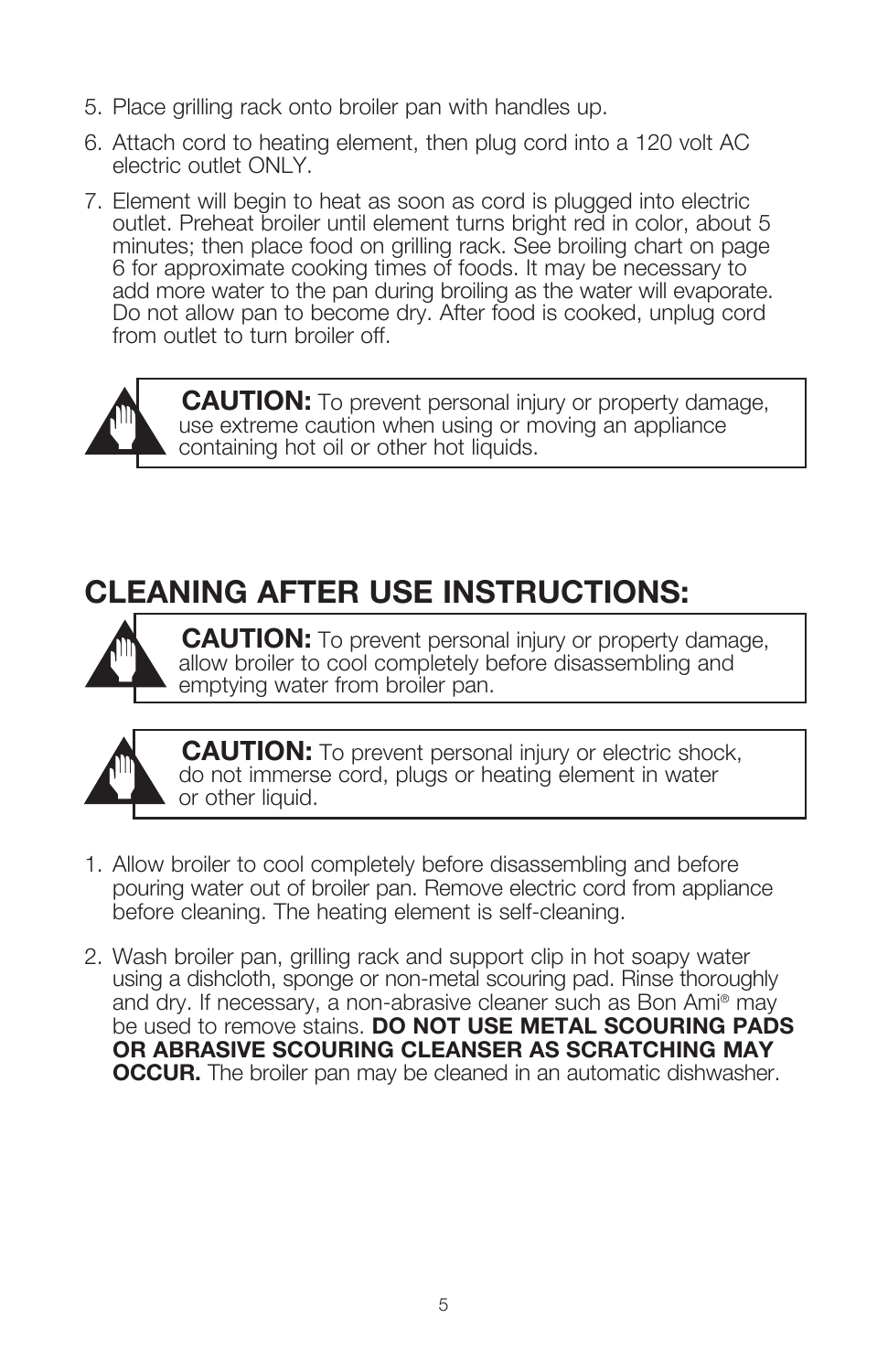## **BROILING CHART**

- Always pre-heat broiler for 5 minutes before timing food for cooking.
- Because broiling is a dry-heat cooking method, choose tender cuts of meat. Less tender cuts may be used if marinated (see recipes, pages 10-11) or tenderized before broiling.
- Frozen meat placed on the broiling rack unthawed will require longer cooking time.

## **FOOD COMMENTS**

| 6-8 Bratwurst/Other                                             | Turn frequently with tongs for uniform browning.                                 |
|-----------------------------------------------------------------|----------------------------------------------------------------------------------|
| <b>Raw Sausages</b>                                             | Grill until well done. Total time 35-40 minutes.                                 |
| 6-8 Frankfurters/Other                                          | Turn frequently with tongs for uniform browning.                                 |
| <b>Precooked Sausages</b>                                       | Total time 10-15 minutes or until heated through.                                |
| 3-4 Chicken Breasts                                             | Grill 12-15 minutes per side (boneless), 27-30                                   |
| boneless or bone-in                                             | minutes per side (bone-in) or until juices run clear.                            |
| <b>5-6 Chicken Pieces</b>                                       | 25-30 minutes per side or until juices run clear.                                |
| 2-4 Fish Steaks<br>$3/4 - 1$ inch thick<br>$(1.9 - 2.5$ cm)     | 12-15 minutes per side or until fish flakes.                                     |
| <b>Ham Steak</b><br>$1/2 - 1$ inch thick<br>$(1.3 - 2.5$ cm)    | Score any fat on sides. Grill 15-17 minutes per side<br>or until heated through. |
| 4 Hamburgers                                                    | Grill 7 minutes per side (rare), 9 minutes per side                              |
| $1/2$ -inch thick                                               | (medium), 12 minutes per side (well), or to desired                              |
| $(1.3 \text{ cm})$                                              | doneness.                                                                        |
| 2-4 Pork/Lamb Chops<br>$3/4 - 1$ inch thick<br>$(1.9 - 2.5$ cm) | 12-15 minutes per side. Pork should be well done.                                |
| Shrimp, shelled, fresh<br>or frozen, thawed                     | 6-8 minutes per side or until shrimp turn pink.                                  |
| 2 Steaks                                                        | Score any fat on sides. Grill 10-12 minutes per side                             |
| 1-inch thick                                                    | (rare), 12-15 min. per side (medium), 15-18 min.                                 |
| $(2.5 \text{ cm})$                                              | per side (well), or to desired doneness.                                         |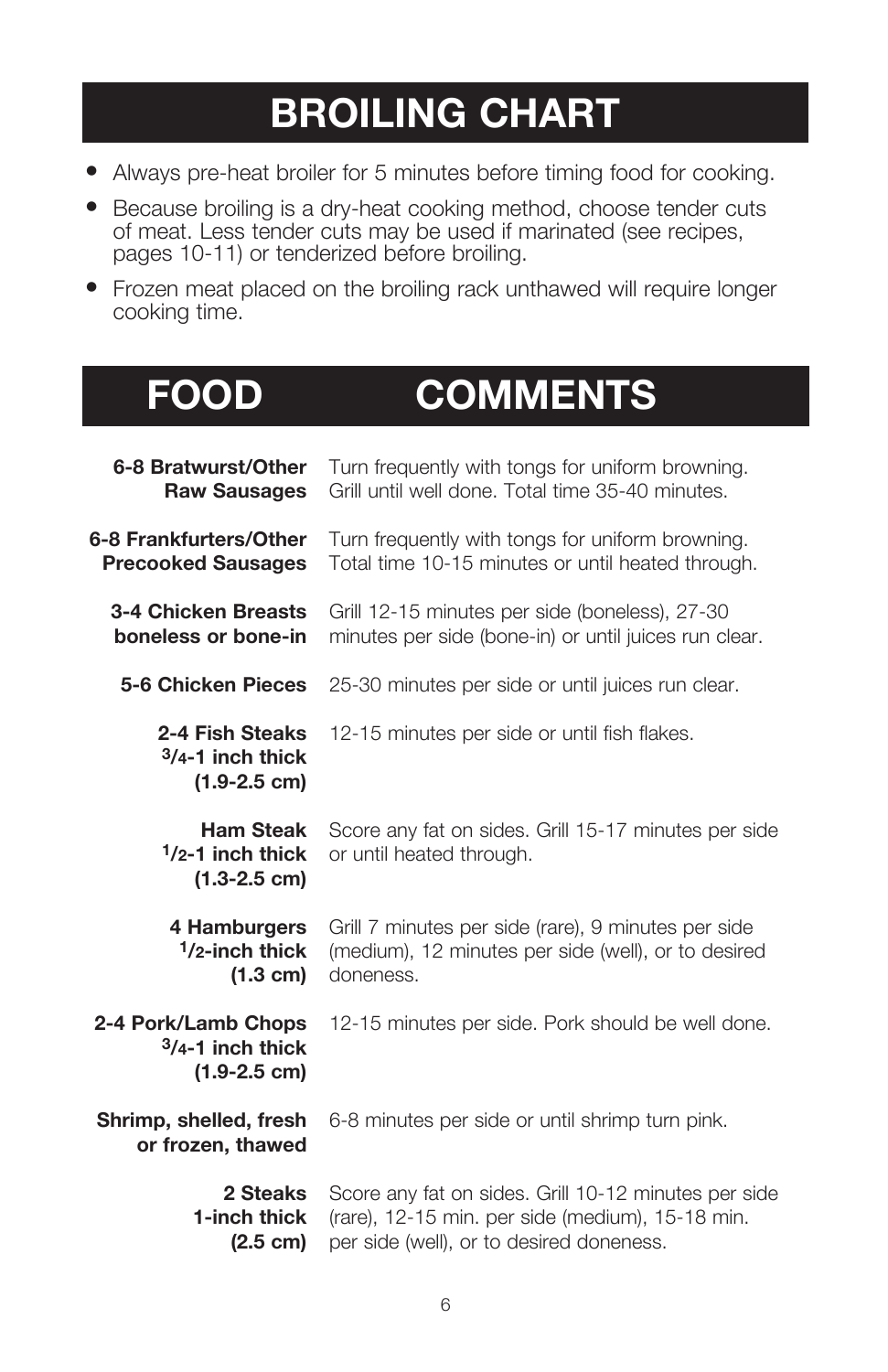## **RECIPES**

#### **BUTTERFLY LOBSTER TAILS** Serves 4

- *4 frozen rock-lobster tails*
- *1 cup (240 ml) butter, melted*
- *1/2 cup (120 ml) lemon juice*
- *2 teaspoons (10 ml) salt*
- *1/4 teaspoon (1-2 ml) pepper*
- 1. To prepare sauce, combine butter, lemon juice, salt and pepper in a bowl.
- 2. Do not defrost lobster tails. With sharp knife, split down through middle of hard shell and meat, leaving end of tail and underside membrane intact. Grasp lobster in both hands and bend each half backwards until edges of shell meet in back and frozen meat is exposed.
- 3. Brush with sauce and place meat side down on preheated broiler. Grill 5 minutes, turn and brush again while shell side grills 5 minutes.
- 4. Turn and grill meat side facing down 5 minutes more. Lobster is done when shell is red and flesh opaque.

### **HAWAIIAN-STYLE PORK CHOPS Serves 4**

- *1/2 cup (120 ml) frozen concentrated orange juice*
- *1/2 cup (120 ml) water*
	- *2 tablespoons (30 ml) lime juice*
	- *1 tablespoon (15 ml) soy sauce*
	- *4 1-inch (2.5 cm) thick pork loin or rib chops*
- 1. In small bowl, combine orange juice, water, lime juice and soy sauce. Mix well.
- 2. Score fat on pork chops. Place chops in shallow pan, pour marinade over chops, cover and refrigerate for 30 minutes.
- 3. Drain chops and discard marinade. Place chops on preheated broiler. Grill 15 minutes, turn and grill second side 15 minutes or until well-done.

#### **WESTERN BARBECUED CHICKEN** Serves 4

- *2 pounds (1 kg) chicken pieces*
- *2 tablespoons (30 ml) prepared mustard*
- *1 tablespoon (15 ml) sugar*
- *2 teaspoons (10 ml) salt*
- *1/2 teaspoon (2-3 ml) Tabasco sauce*
- *1/2 cup (120 ml) catsup*
- *1/2 cup (120 ml) salad oil*
- *1/4 cup (60 ml) vinegar*
- 1. Place chicken pieces, skin side up, on preheated broiler.
- 2. Combine mustard, sugar, salt and Tabasco sauce. Stir in catsup, oil and vinegar. Brush on chicken during last 15 minutes of broiling.
- 3. Broil chicken for 1 to 11/4 hours or until juices run clear.

- 
-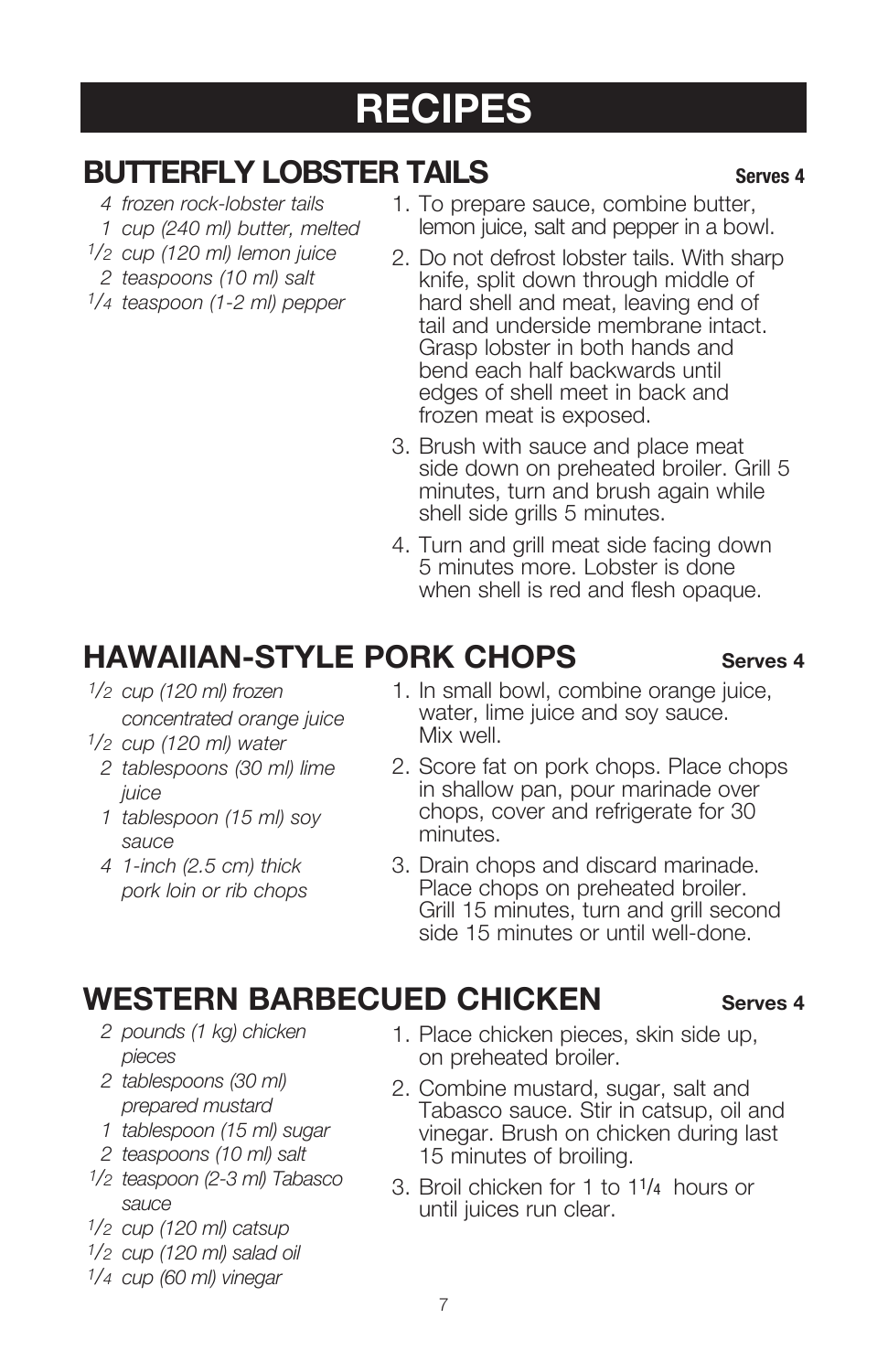## **SHISH KABOBING**

- Have an assortment of foods cut and arranged on plates so guests can fill their own skewers. *On the next page is a list of foods which you can choose for making appetizer and main course kabobs*.
- Preheat broiler, then place food-laden skewers on top of broiler pan. Turn skewers frequently.

## **SHISH KABOB GRILLING TIPS**

- 1. Rub skewers with vegetable oil for quick insertion of foods.
- 2. Select foods which cook in similar times.
- 3. Place meats which require a longer cooking time on separate skewers. (Meats require from 20 to 25 minutes; vegetables and fruits from 5 to 10 minutes.)
- 4. Heat should reach all sides of food, so do not overcrowd.
- 5. Marinate raw meat in marinade or red wine for 2 to 4 hours before grilling. Drain cubes thoroughly before putting on skewers. Discard marinade.
- 6. Brush shish kabobs with one of the following during grilling:
	- barbecue sauce
	- melted butter
	- garlic butter
	- orange marmalade
	- 1/4 cup (60 ml) butter melted with 2 tablespoons (30 ml) brown sugar
	- create self-basting kabobs by threading a bacon slice over and under each food chunk in an undulating pattern.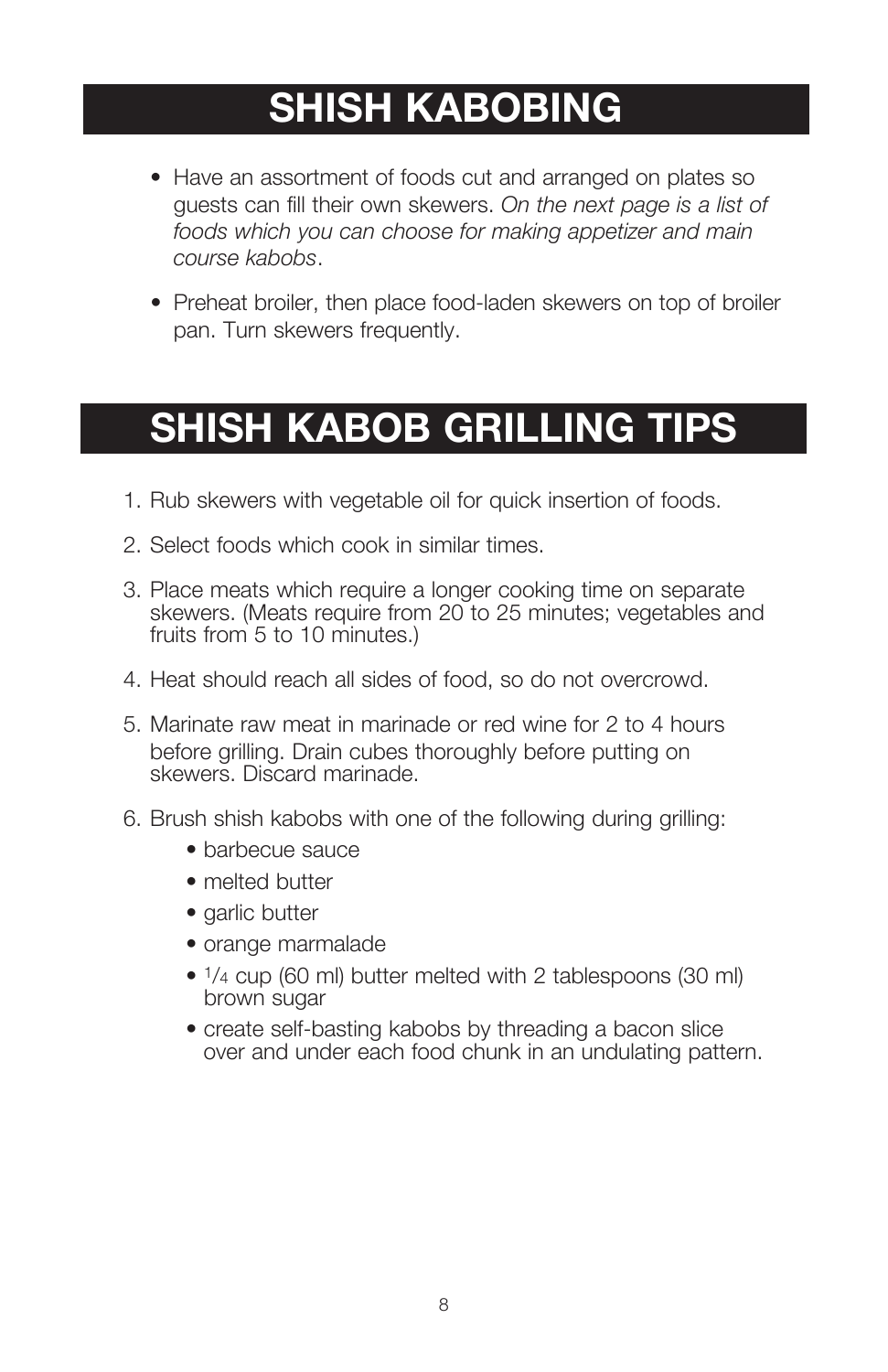## **SUGGESTIONS FOR APPETIZER & MAIN COURSE SHISH KABOBS**

## **MEAT AND SEAFOOD:**

- Lamb, 1 inch (2.5 cm) cubes
- Tender beef, 1 inch (2.5 cm) cubes
- Ham cubes
- Frankfurters
- Precooked pork sausage links
- Bologna chunks
- Cocktail wieners
- Bacon-wrapped chicken livers
- Bacon-wrapped cooked shrimp
- Shrimp; shelled and deveined
- Scallops; fresh or frozen

## **MEAT AND SEAFOOD "GO-WITHS":**

- Green and red peppers, 1-inch (2.5 cm) squares
- Dill pickle chunks
- Eggplant wedges, with skin on
- Celery, 1-inch (2.5 cm) slices
- Cucumber, 1/2-inch (1.3 cm) slices with skin on
- Mushroom caps, washed and trimmed
- Zucchini squash chunks
- Small potatoes, cooked or canned
- Small white onions
- Carrot chunks
- Tomato wedges
- Cherry tomatoes
- Ripe olives, pitted
- Stuffed green olives
- Bacon-wrapped olives
- Pineapple chunks
- Maraschino cherries
- Banana chunks
- Mandarin orange sections
- Spiced apples
- Dried fruit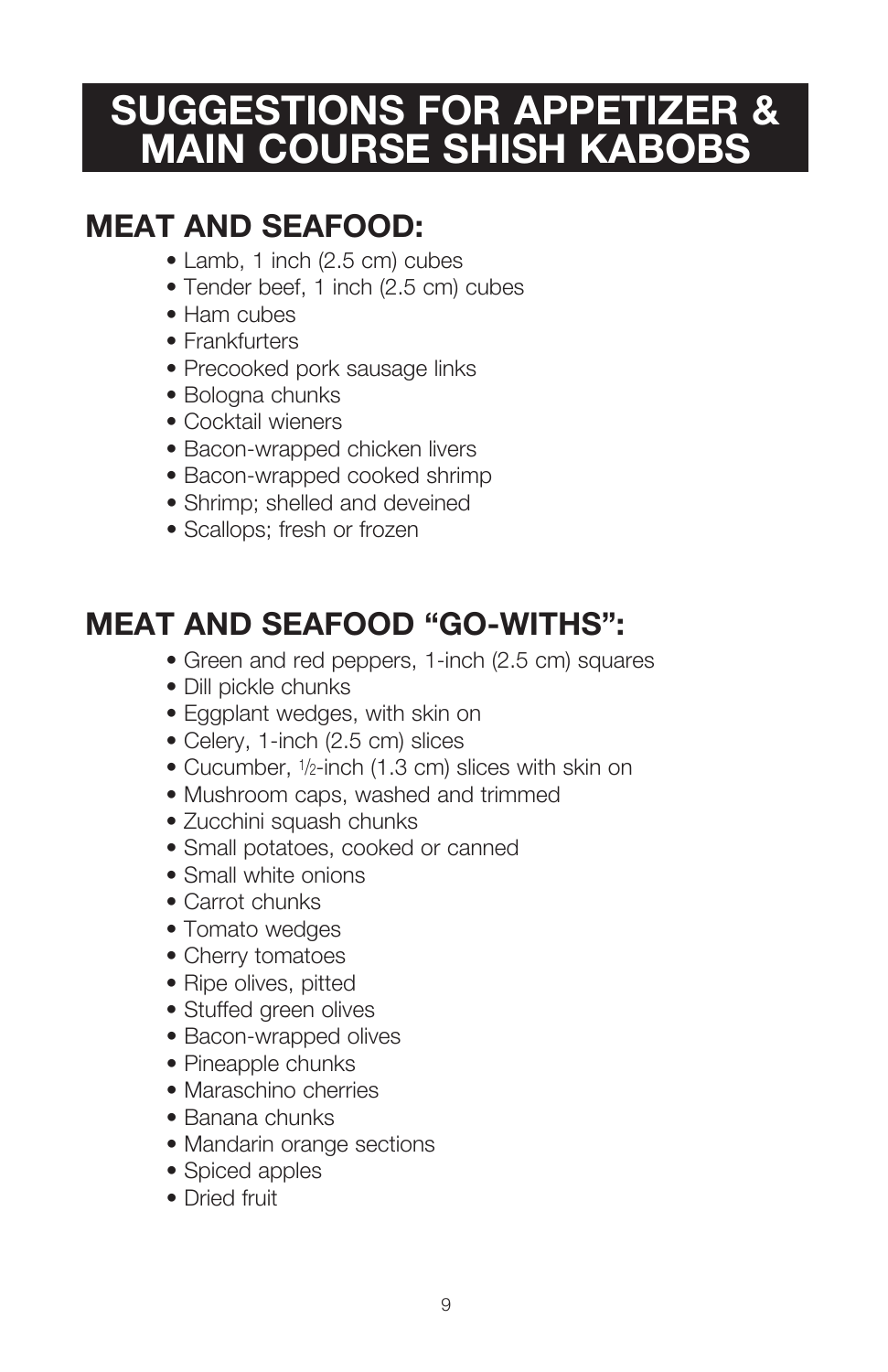## **SAUCES, MARINADES & TOPPINGS**

- Marinating meat accomplishes several purposes: the acid in a marinade (vinegar, wine, citrus juice) acts as a tenderizer; fat (salad oil or melted butter) adds moisture to lean meats; seasonings add unique flavors.
- A basting sauce is brushed onto meat throughout the cooking period to keep it from drying. However, if baste contains sugar or other easily burned ingredients, brush on during the last half hour of cooking.

#### **THICK BARBECUE SAUCE Yield: 11/2 cups (360 ml)**

- *2 tablespoons (30 ml) butter or oil*
- *1/2 cup (120 ml) chopped onions*
- *1/2 clove garlic, grated*
	- *2 tablespoons (30 ml) vinegar*
	- *1 tablespoon (15 ml) Worcestershire sauce*
- *1/2 teaspoon (2-3 ml) chili powder*
- *3/4 cup (180 ml) water*
- *1/2 cup (120 ml) catsup*
- *1/2 teaspoon (2-3 ml) salt*
- *1/4 teaspoon (1-2 ml) pepper*
- 1. In skillet, preheat butter or oil over medium-low heat. Sauté onion.
- 2. Add the garlic, vinegar, Worcestershire sauce, chili powder, water, catsup, salt and pepper. Stir.
- 3. Simmer covered over low heat for 20 minutes. Use for basting immediately or store in a covered container in the refrigerator until needed; always use hot. If sauce should become too thick, thin with 1 to 2 tablespoons (15-30 ml) water when heating.

#### **WINE-OIL MARINADE FOR SHISH KABOBS & STEAK Yield: 3/4 cup (180 ml)**

- *2 tablespoons (30 ml) minced onion*
- *1/2 cup (120 ml) wine or wine vinegar*
- *1/4 cup (60 ml) salad oil*
- *1 teaspoon (5 ml) oregano*
- *1/2 teaspoon (2-3 ml) salt*
- *1/4 teaspoon (1-2 ml) pepper*
- *1/4 teaspoon (1-2 ml) garlic salt*
- 1. Combine all ingredients in small bowl.
- 2. Place lamb and/or beef cubes for shish kabobs or steak in 9 x 13 inch (23 x 33 cm) baking dish. Pour prepared marinade over meat, cover and place in refrigerator for 2 to 4 hours. Turn meat once, spooning marinade over meat.
- 3. Drain meat thoroughly before broiling. Discard marinade.